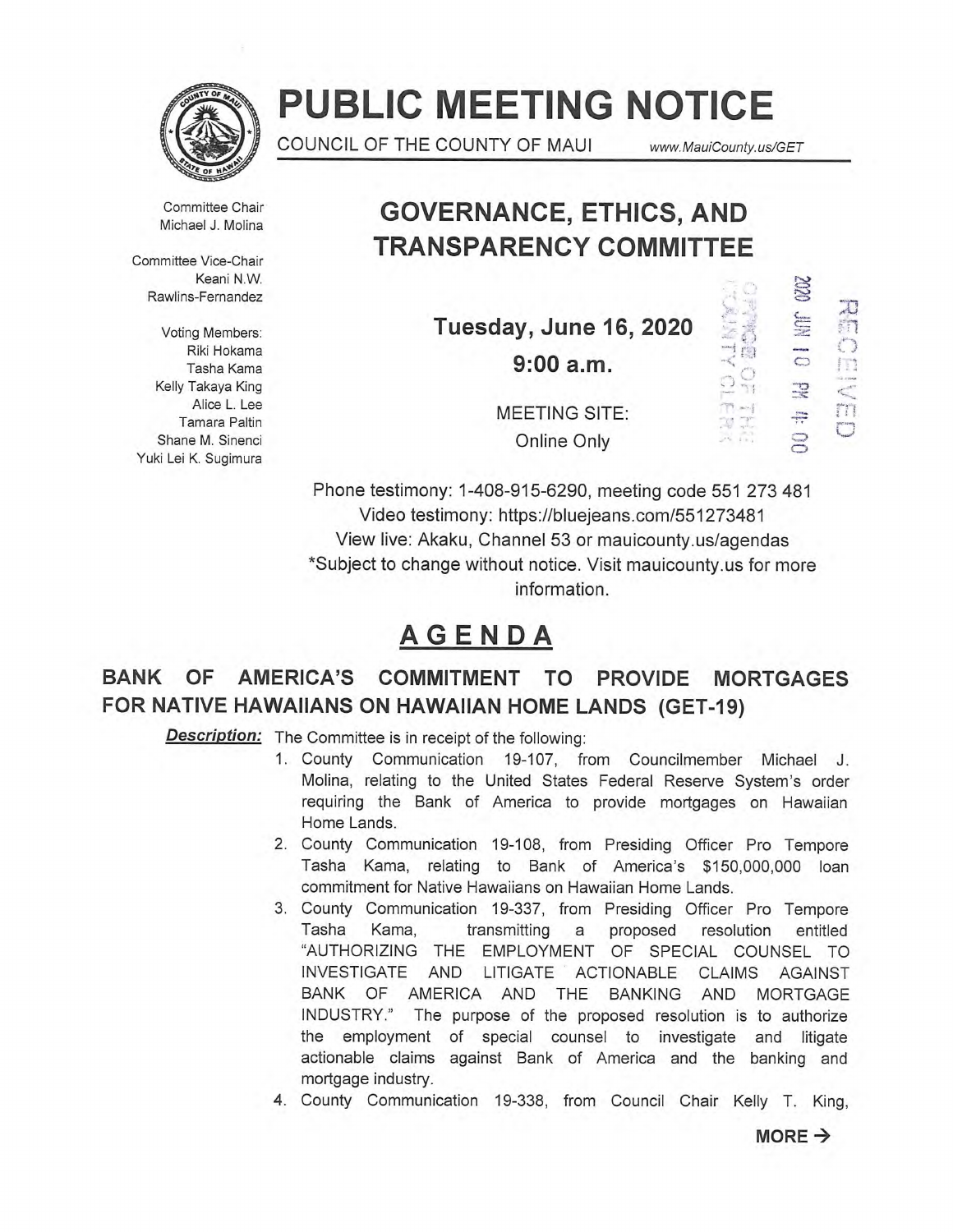attaching copies of County Communication 19-107 from Councilmember Michael J. Molina, and County Communication 19-108 from Presiding Officer Pro Tempore Tasha Kama, relating to this matter.

- 5. Correspondence dated June 10, 2020, from the Department of the Corporation Counsel, transmitting a proposed resolution entitled "AUTHORIZING THE EMPLOYMENT OF SPECIAL COUNSEL TO FILE LEGAL CLAIMS AGAINST BANK OF AMERICA AND OTHER MORTGAGE LENDERS FOR FAILURE TO FULFILL LOAN COMMITMENTS, FRAUDELENT FORECLOSURES, AND SIMILAR UNLAWFUL CONDUCT." The purpose of the proposed resolution is to authorize the employment of special counsel to file legal claims against Bank of America and other mortgage lenders for failure to fulfill loan commitments, fraudulent foreclosures, and similar unlawful conduct.
- **Status:** The Committee may consider whether to recommend adoption of the proposed resolution noted in paragraph 5, with or without revisions. The Committee may also consider the filing of County Communications 19-107, 19-108, 19-337, and 19-338, and other related action.
	- **Note:** With reference to this agenda item, one or more executive meetings are anticipated pursuant to Section 92-5(a)(4), Hawaii Revised Statutes, to consult with legal counsel on questions and issues pertaining to the powers, duties, privileges, immunities, and liabilities of the County, the Council, and the Committee.

County Communication 19-107 County Communication 19-108 County Communication 19-337 County Communication 19-338 Correspondence from Corporation Counsel 06-10-2020

**LITIGATION MATTERS (SETTLEMENT AUTHORIZATION: AVID AMIRI, INDIVIDUALLY AND AS TRUSTEE OF THE DEUTSCHE INTERNATIONAL TRUST II V. COUNTY OF MAUI, CIVIL 19-CV-00373) GET-11(39)** 

**Description:** The Committee is in receipt of correspondence dated May 15, 2020, from the Department of the Corporation Counsel, transmitting a proposed resolution entitled "AUTHORIZING SETTLEMENT OF AVID AMIRI, INDIVIDUALLY AND AS TRUSTEE OF THE DEUTSCHE INTERNATIONAL TRUST II VS. COUNTY OF MAUI, CIVIL NO. 19-CV-00373." The purpose of the proposed resolution is to authorize settlement of the claim. The claim alleges negligence with the construction, inspection, maintenance, and repair of the culvert and roadway providing access to 372 Puu Way, Haiku, Maui, Hawaii.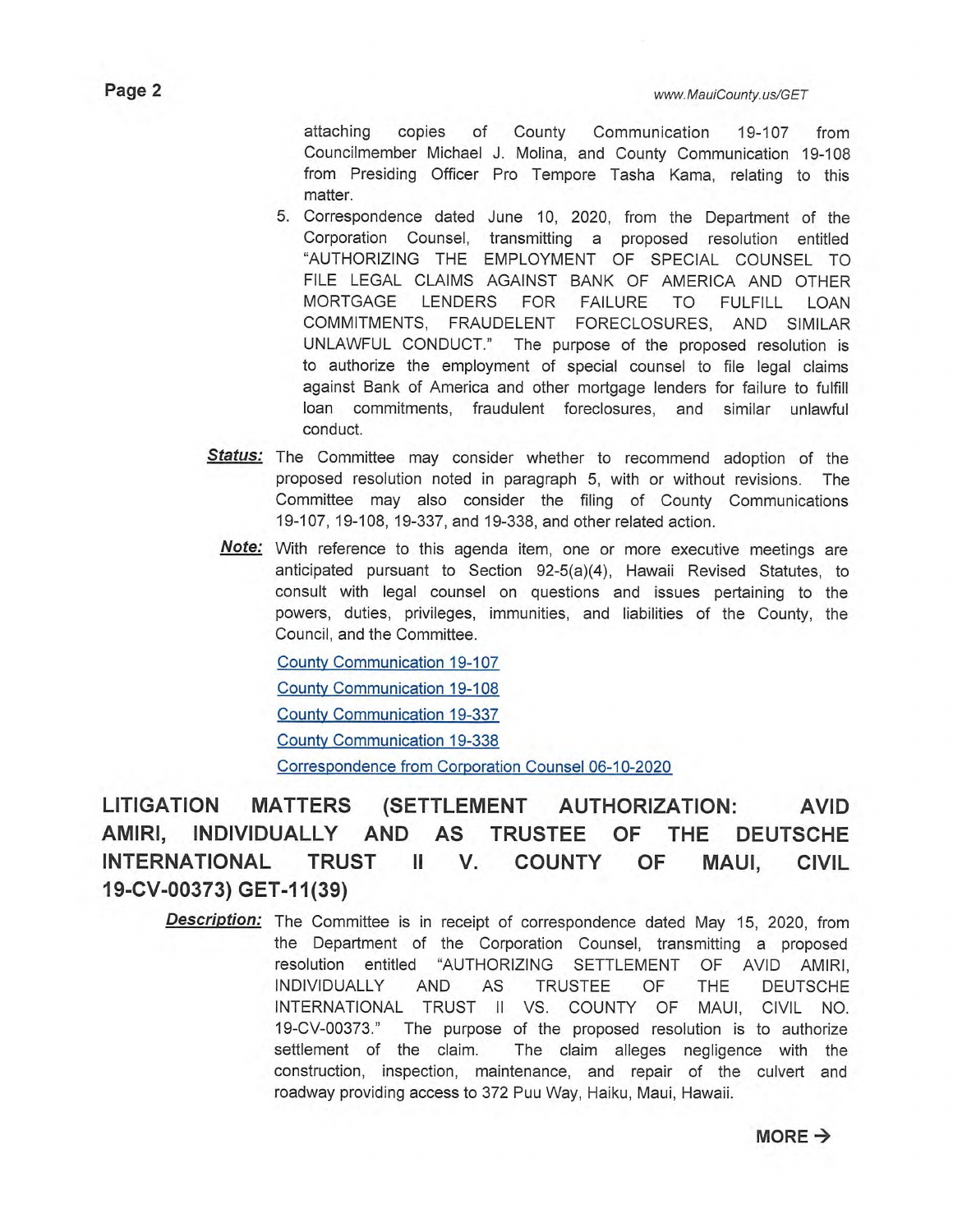- Status: The Committee may consider whether to recommend adoption of the proposed resolution, with or without revisions. The Committee may also consider the filing of the correspondence and other related action.
	- **Note:**  With reference to this agenda item, one or more executive meetings are anticipated pursuant to Section 92-5(a)(4), Hawaii Revised Statutes, to consult with legal counsel on questions and issues pertaining to the powers, duties, privileges, immunities, and liabilities of the County, the Council, and the Committee.

Correspondence from Corporation Counsel 05-15-2020

## **NOMINATIONS TO BOARDS, COMMITTEES, AND COMMISSIONS (ANIMAL CONTROL BOARD) (GET-2(37))**

- **Description:** The Committee is in receipt of correspondence dated and received on May 8, 2020, from the Mayor, transmitting a proposed resolution, entitled "RELATING TO THE APPOINTMENT OF NOEL (CHIVO) CHING-JOHNSON TO THE ANIMAL CONTROL BOARD," with a completed application for the nominee. The purpose of the proposed resolution is to approve or disapprove the Mayor's nomination of Noel (Chivo) Ching-Johnson to the Animal Control Board, for a term expiring on March 31, 2023, to fill a vacancy due to the resignation of Aimee Anderson.
	- **Status:** The Council must approve or disapprove the nomination by July 7, 2020, or the nomination will be deemed approved. The Committee may consider whether to recommend adoption of the proposed resolution, with or without revisions. The Committee may also consider other related action.

Correspondence from Mayor 05-08-2020

### **NOMINATIONS TO BOARDS, COMMITTEES, AND COMMISSIONS (LIQUOR CONTROL ADJUDICATION BOARD) (GET-2(38))**

- **Description:**  The Committee is in receipt of correspondence dated and received on May 8, 2020, from the Mayor, transmitting a proposed resolution, entitled "RELATING TO THE APPOINTMENT OF MELISSA PADILLA TO THE LIQUOR CONTROL ADJUDICATION BOARD FOR THE COUNTY OF MAUI," with a completed application for the nominee. The purpose of the proposed resolution is to approve or disapprove the Mayor's nomination of Melissa Padilla to the Liquor Control Adjudication Board, for a term expiring on March 31, 2023, to fill a vacancy due to the resignation of Richard Bergson.
	- **Status:**  The Council must approve or disapprove the nomination by July 7, 2020, or the nomination will be deemed approved. The Committee may consider whether to recommend adoption of the proposed resolution, with or without revisions. The Committee may also consider other related action.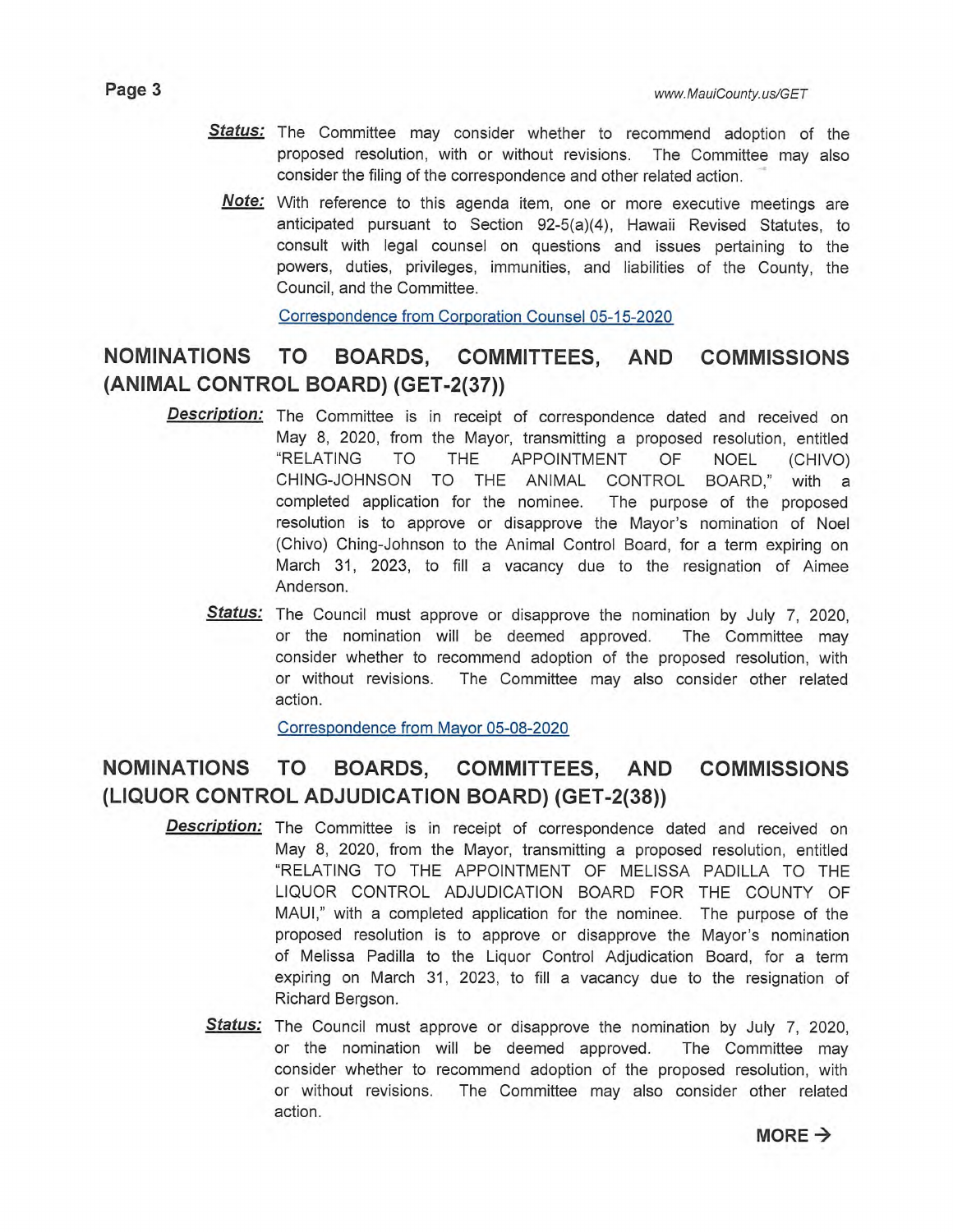#### Correspondence from Mayor 05-08-2020

### **NOMINATIONS TO BOARDS, COMMITTEES, AND COMMISSIONS (REAL PROPERTY TAX REVIEW BOARD) (GET-2(39))**

- **Description:**  The Committee is in receipt of a correspondence dated June 8, 2020 (received on June 9, 2020), from the Mayor, transmitting a proposed resolution, entitled "RELATING TO THE APPOINTMENT OF CAROLYN FRANKLIN TO THE REAL PROPERTY TAX REVIEW BOARD FOR THE COUNTY OF MAUI," with a completed application for the nominee. The purpose of the proposed resolution is to approve or disapprove the Mayor's nomination of Carolyn Franklin to the Real Property Tax Review Board, for a term expiring on March 31, 2022, to fill a vacancy due to the resignation of Jonathan Lubera.
	- Status: The Council must approve or disapprove the nomination by August 7, 2020, or the nomination will be deemed approved. The Committee may consider whether to recommend adoption of the proposed resolution, with or without revisions. The Committee may also consider other related action.

Correspondence from Mayor 06-08-2020

#### **NOMINATIONS TO BOARDS, COMMITTEES, AND COMMISSIONS (URBAN DESIGN REVIEW BOARD) (GET-2(36))**

- **Description:**  The Committee is in receipt of correspondence dated and received on April 14, 2020, from the Mayor, transmitting a proposed resolution, entitled "RELATING TO THE APPOINTMENT OF JOSHUA CIRCLE-WOODBURN TO THE URBAN DESIGN REVIEW BOARD FOR THE COUNTY OF MAUI," with a completed application for the nominee. The purpose of the proposed resolution is to approve or disapprove the Mayor's nomination of Joshua Circle-Woodburn (Landscape Architect) to the Urban Design Review Board, for a term expiring on March 31, 2025, to fill a vacancy due to the resignation of Christopher Curtis.
	- **Status:**  There is no time limitation for Council approval or disapproval of the nomination. The Committee may consider whether to recommend adoption of the proposed resolution, with or without revisions. The Committee may also consider other related action.

Correspondence from Mayor 04-14-2020